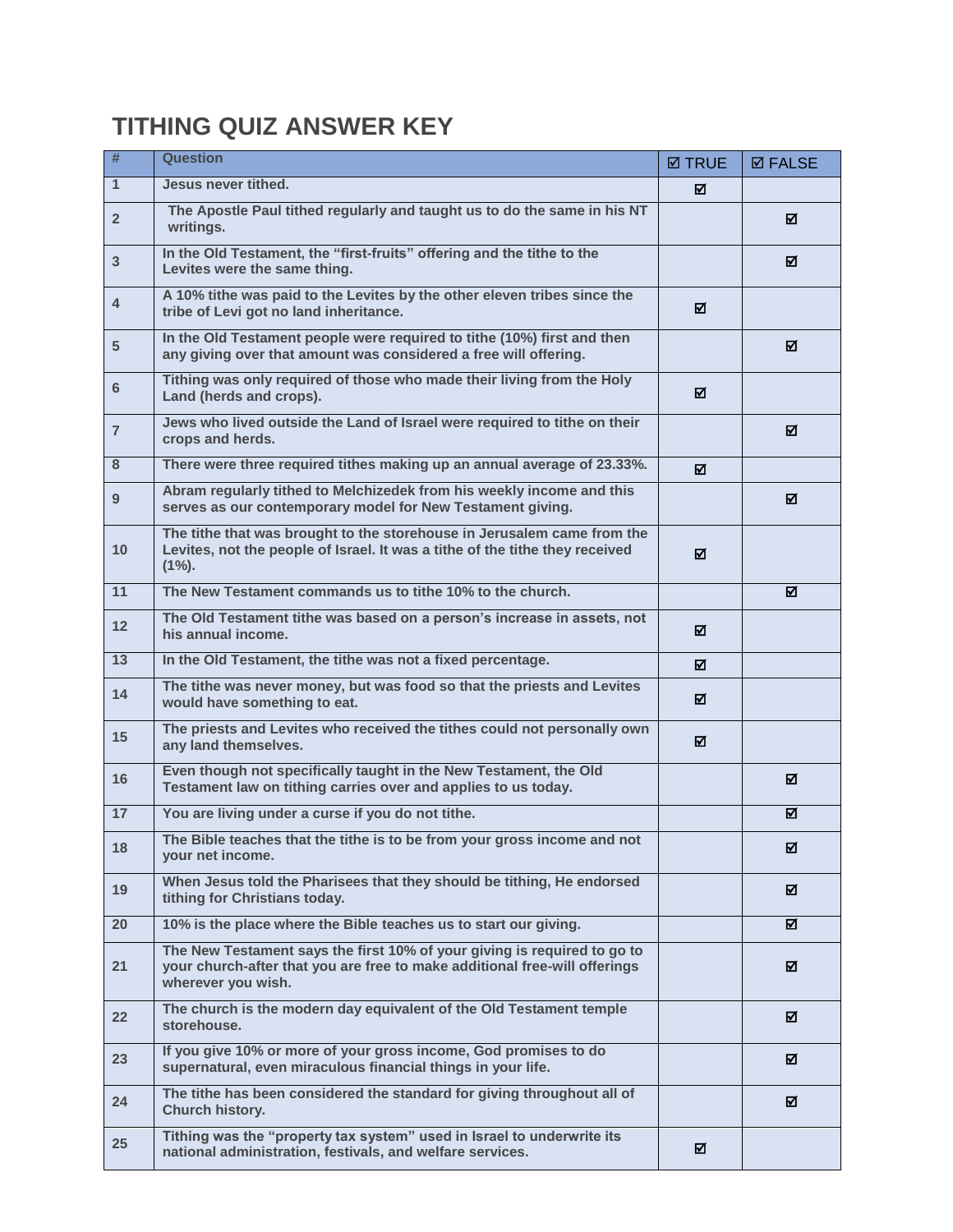# **TITHING QUIZ DETAILED ANSWERS**

**1. Jesus never tithed.**

**True.** Few people have ever even considered this question. If we have no biblical or extra-biblical record of Jesus ever tithing or not tithing, how can we know the answer to this question? It is quite easy. When you understand that the Old Testament tithe was levied on landowners who made their living off of the Holy Land (Leviticus [27:30-33\)](http://www.biblegateway.com/passage/?search=Leviticus%2027:30-33&version=NIV), it becomes obvious that Jesus never tithed because He did not own any land. His family history was that of a tradesman (carpenter) who were not required to tithe. Additionally, He said He didn't even have a place to lay his head [\(Matthew](http://www.biblegateway.com/passage/?search=Matthew%208:20&version=NIV) 8:20). This leads to the second reason why we know Jesus didn't tithe. He was poor. And the poor were not required to tithe. Actually a poor person would have been eligible to receive a portion of the poor tithe that was levied on the landowners every third year [\(Deuteronomy](http://www.biblegateway.com/passage/?search=Deuteronomy%2014:28&version=NIV) 14:28). Jesus would have not violated any Old Testament laws by having never tithed. (More thoughts on this: [Leviticus](http://www.biblegateway.com/passage/?search=Lev%2014:21;25:6,%2025-28,%2035,%2036;%2027:8&version=KJV) 14:21; 25:6, 25-28, 35, 36; [27:8;](http://www.biblegateway.com/passage/?search=Lev%2014:21;25:6,%2025-28,%2035,%2036;%2027:8&version=KJV) [Deuteronomy](http://www.biblegateway.com/passage/?search=Deu%2012:1-19;%2014:23,%2028-29;%2015:7-8,%2011;%2024:12,%2014-15,%2019-20;%2026:11-13&version=KJV) 12:1-19; 14:23, 28, 29; 15:7, 8, 11; 24:12, 14, 15, 19, 20; 26:11-13; [Malachi](http://www.biblegateway.com/passage/?search=Mal.%203:5;%20Matt.%2012:1,%202;%20Mark%202:23,%2024&version=KJV) 3:5; [Matthew](http://www.biblegateway.com/passage/?search=Mal.%203:5;%20Matt.%2012:1,%202;%20Mark%202:23,%2024&version=KJV) 12:1, 2; Mark 2:23, 24; Luke 2:22-24; 6:1, 2; II [Corinthians](http://www.biblegateway.com/passage/?search=Luke%202:22-24;%206:1-2;%202%20Cor.%208:12-14;%201%20Tim.%205:8;%20Jas.%201:27&version=KJV) 8:12-14; I Timothy 5:8; James [1:27\)](http://www.biblegateway.com/passage/?search=Luke%202:22-24;%206:1-2;%202%20Cor.%208:12-14;%201%20Tim.%205:8;%20Jas.%201:27&version=KJV).

### **2. The Apostle Paul tithed regularly and taught us to do the same in his NT writings.**

**False.** For the same reason as to why Jesus never tithed, Paul also never tithed because he was not a landowner in Israel. He was from Tarsus. So, if and when Paul did give, it would have been free will offerings. What does surprise many is that Paul, the largest single writer of the New Testament never once mentions the word tithing in any of his writings even when he is expressly talking about giving.

Many have proposed that the reason he did not mention tithing is because he was assuming the Old Testament Law on tithing simply carried forward and as such he did not need to restate it. However, a clear understanding of Paul's audience would better explain why he never mentions tithing. Paul's letters are written to Gentiles or the pastors to Gentiles (Timothy, Titus). The Gentiles he was writing to were, like him, not landowners in Israel and as such were never subject to paying any of the three tithes required by law. It would rather be like someone asking you if you were current on paying your Irish property taxes. Your response would likely be, "I do not own any land in Ireland, so I don't owe any Irish property taxes." For Paul to mention tithing in his writing to his Gentile converts would be just as irrelevant of an issue for them. (See Paul's teaching on giving: Romans 15:25- 26; I [Corinthians](http://www.biblegateway.com/passage/?search=Romans%2015:25-%2026;%20I%20Corinthians%209:7-14;%2016:1-3;%20&version=NIV) 9:7-14; [16:1-3;](http://www.biblegateway.com/passage/?search=Romans%2015:25-%2026;%20I%20Corinthians%209:7-14;%2016:1-3;%20&version=NIV) II [Corinthians](http://www.biblegateway.com/passage/?search=II%20Corinthians%208;9%20&version=NIV) 8 & 9;Galatians 6:6-10; [Philippians](http://www.biblegateway.com/passage/?search=II%20Corinthians%208;9%20&version=NIV) 4:10-19; I Timothy 5:9-18, 6:17-19.)

**3. In the Old Testament, the "first-fruits" offering and the tithe to the Levites were the same thing.**

**False.** Many have mistakenly combined the first-fruits offering with the Levitical tithe, saying that they are the same. The fact is they were totally different offerings. The first-fruits offering was a small token offering made when the very first of a farmer's produce became ripe. In fact, the first-fruit offering was small enough to fit into a hand-held basket [\(Deuteronomy](http://www.biblegateway.com/passage/?search=Deuteronomy%2026:1-10;%20Leviticus%2023:17;%20Numbers%2018:13-17;%20Nehemiah%2012:44;%202%20Chronicles%2031:5&version=KJV) 26:1-10; Lev 23:17; Numbers 18:13-17; Nehemiah 12:44; II [Chronicles](http://www.biblegateway.com/passage/?search=Deuteronomy%2026:1-10;%20Leviticus%2023:17;%20Numbers%2018:13-17;%20Nehemiah%2012:44;%202%20Chronicles%2031:5&version=KJV) 31:5a).

The first-fruits offerings (as well as first-born offerings) went directly to the Temple and were required to be totally consumed by ministering priests only inside the Temple [\(Nehemiah](http://www.biblegateway.com/passage/?search=Nehemiah%2010:35-37;%20Exodus%2023:19;%20Exodus%2034:26;%20Deuteronomy%2018:4&version=KJV) 10:35-37a; Exodus 23:19; 34:26; [Deuteronomy](http://www.biblegateway.com/passage/?search=Nehemiah%2010:35-37;%20Exodus%2023:19;%20Exodus%2034:26;%20Deuteronomy%2018:4&version=KJV) 18:4). The Levitical tithe, on the other hand, was taken to one of the Levitical cities.

Putting these two offerings together and suggesting that our tithe (10%) should be the very first thing we give may be well intentioned, but is not biblically accurate.

**4. A 10% tithe was paid to the Levites by the other eleven tribes since the tribe of Levi got no land inheritance.**

**True.** The Levites were given 48 cities throughout Israel [\(Numbers](http://www.biblegateway.com/passage/?search=Numbers%2018:20-24;%20Numbers%2026:62;%20Deuteronomy%2010:9;%20Deuteronomy%2018:1-2;%20Joshua%2018:7&version=NIV) 18:20-24; Numbers 26:62; Deuteronomy 10:9; [Deuteronomy](http://www.biblegateway.com/passage/?search=Numbers%2018:20-24;%20Numbers%2026:62;%20Deuteronomy%2010:9;%20Deuteronomy%2018:1-2;%20Joshua%2018:7&version=NIV) 18:1-2; Joshua 18:7) and were rather the administrators of the country. Since they were given no land, they had no means to grow their own crops or raise their own herds, so the other eleven tribes were required to bring food from the land they inherited as the Levites "inheritance" in the land. (See [Numbers](http://www.biblegateway.com/passage/?search=Numbers%2018:21&version=NIV) 18:21.)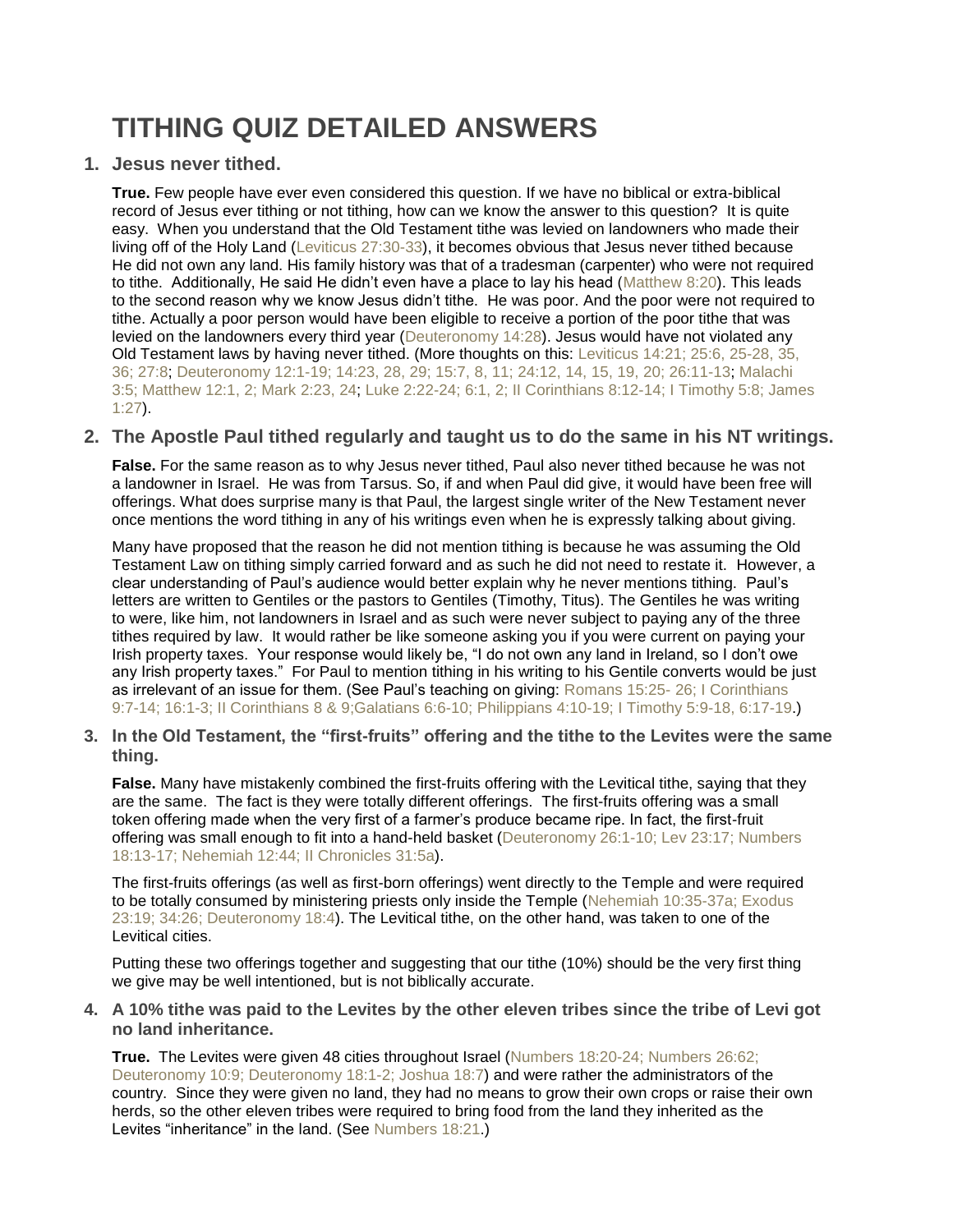**5. In the Old Testament people were required to tithe (10%) first and then any giving over that amount was considered a free will offering.**

**False.** These two groupings of offerings (three tithes and four free will offerings) are not sequential, but parallel – meaning that the landowners were required to tithe and everyone else in Israel who made their living some other way would make free will offerings (at any time and in any amount they so chose.) Landowners were certainly free to make additional free will offerings above their three required tithes as they desired. So, tithing applied to landowners and free will offerings applied to everyone else. Here are the four kinds of free will offerings. (*Burnt [Offering](http://www3.telus.net/public/kstam/en/tabernacle/study/burnt_offering.htm?study=on)*: [Leviticus](http://www3.telus.net/public/kstam/en/tabernacle/bible.htm?passage=Lev+1) 1; [6:8-13;](http://www3.telus.net/public/kstam/en/tabernacle/bible.htm?passage=Lev+6:8-13) [8:18-](http://www3.telus.net/public/kstam/en/tabernacle/bible.htm?passage=Lev+8:18-21) [21;](http://www3.telus.net/public/kstam/en/tabernacle/bible.htm?passage=Lev+8:18-21)[16:24;](http://www3.telus.net/public/kstam/en/tabernacle/bible.htm?passage=Lev+16:24) *Peace [Offering](http://www3.telus.net/public/kstam/en/tabernacle/study/peace_offering.htm?study=on)*: [Leviticus](http://www3.telus.net/public/kstam/en/tabernacle/bible.htm?passage=Lev+3) 3; [7:11-34;](http://www3.telus.net/public/kstam/en/tabernacle/bible.htm?passage=Lev+7:11-34) *Sin [Offering](http://www3.telus.net/public/kstam/en/tabernacle/study/sin_offering.htm?study=on)*: [Leviticus](http://www3.telus.net/public/kstam/en/tabernacle/bible.htm?passage=Lev+4) 4; [5:1-13;](http://www3.telus.net/public/kstam/en/tabernacle/bible.htm?passage=Lev+5:1-13)[6:24-30;](http://www3.telus.net/public/kstam/en/tabernacle/bible.htm?passage=Lev+6:24-30) [8:14-](http://www3.telus.net/public/kstam/en/tabernacle/bible.htm?passage=Lev+8:14-17) [17;](http://www3.telus.net/public/kstam/en/tabernacle/bible.htm?passage=Lev+8:14-17) [16:3-22;](http://www3.telus.net/public/kstam/en/tabernacle/bible.htm?passage=Lev+16:3-22) *[Trespass](http://www3.telus.net/public/kstam/en/tabernacle/study/trespass_offering.htm?study=on) Offering*: [Leviticus](http://www3.telus.net/public/kstam/en/tabernacle/bible.htm?passage=Lev+5:14-19) 5:14-19; [6:1-7;](http://www3.telus.net/public/kstam/en/tabernacle/bible.htm?passage=Lev+6:1-7) 7:1-6.)

**6. Tithing was only required of those who made their living from the Holy Land (herds and crops).**

**True.** (Leviticus [27:30-33\)](http://www.biblegateway.com/passage/?search=Leviticus%2027:30-33&version=NIV)

**7. Jews who lived outside the Land of Israel were required to tithe on their crops and herds.**

**False.** At the time of the New Testament, only crops and herds from within the Land of Israel were liable to the laws of tithing.

**8. There were three required tithes making up an annual average of 23.33%.**

**True.** The three tithes required of landowners were (1.) the Levites tithe [\(Numbers](http://www.biblegateway.com/passage/?search=Numbers%2018:21-24;%20Nehemiah%2010:37&version=KJV) 18:21-24; [Nehemiah](http://www.biblegateway.com/passage/?search=Numbers%2018:21-24;%20Nehemiah%2010:37&version=KJV) 10:37b), (2.) the festival tithe [\(Deuteronomy](http://www.biblegateway.com/passage/?search=Deuteronomy%2012:1-19;%20Deuteronomy%2014:22-26&version=KJV) 12:1-19; 14:22-26), and (3.) the poor tithe [\(Deuteronomy](http://www.biblegateway.com/passage/?search=Deuteronomy%2014:28-29;Deuteronomy%2026:12-13&version=KJV) 14:28, 29; 26:12, 13) every third year. So, the tithes that were levied upon the landowners of Israel were an annualized average of 23.33%.

**9. Abram regularly tithed to Melchizedek from his weekly income and this serves as our contemporary model for New Testament giving.**

**False.** Abram tithed to Melchizedek only once. (Genesis [14:11-24\)](http://www.biblegateway.com/passage/?search=Genesis%2014:11-24&version=NIV) The tithe came from the booty he took from the enemies of Sodom when he defeated them. He gave 10% of these spoils to Melchizedek and the remaining 90% he gave to the wicked King of Sodom, so the king could never claim that he was the one whom made Abram rich. Note: Abram's tithe did not include any of his own personal wealth.

Keep in mind tithing did not originate in the Bible. It was a well-known pagan practice from Phoenicia, Egypt, Canaan, Mesopotamia and lands around the Fertile Crescent. It was a mandatory customary tax to a pagan god or ruler. The Roman Empire continued this tradition by requiring its defeated subject nations, like Israel, to return the spoil of the first tithe of the land to them! Abram's tithe to Melchizedek was likely in obedience to this old Arab war custom and was not a command from God. Evidently, the Arab war custom specified that ten percent of the spoils of war be given to the local priest-king, while the ninety percent belonged to the victor.

So, this tithe payment of Abram was likely far more cultural than spiritual. There is no record of Abram ever tithing to Melchizedek again. The scriptures never once use Abram's one-time spoils of war tithe as a model for giving for Israel or for Gentile believers. So, Abram's tithe cannot reasonably be extrapolated as a model for New Testament believers on this side of the cross.

**10. The tithe that was brought to the storehouse in Jerusalem came from the Levites, not the people of Israel. It was a tithe of the tithe they received (1%).**

**True.** The storehouse of the temple in Jerusalem was far too small to hold all the tithes that would have been paid by the landowners of Israel. Landowners would take their tithes to one of the 48 Levitical cities and then the Levites would bring a tithe of these food tithes to the temple storehouse so the priests who served there would also have food. [\(Nehemiah](http://www.biblegateway.com/passage/?search=Nehemiah%2010:38&version=NIV) 10:38)

[Nehemiah](http://www.biblegateway.com/passage/?search=Nehemiah%2010:37&version=KJV) 10:37b and II [Chronicles](http://www.biblegateway.com/passage/?search=2%20Chronicles%2031:15-19&version=KJV) 31:15-19 make it clear that the people were to bring the tithes to the Levitical cities where 98% of the Levites and priests needed them for food (also [Numbers](http://www.biblegateway.com/passage/?search=Numbers%2018:21-24&version=KJV) 18:21- [24\)](http://www.biblegateway.com/passage/?search=Numbers%2018:21-24&version=KJV). And [Nehemiah](http://www.biblegateway.com/passage/?search=Nehemiah%2010:38&version=KJV) 10:38makes it clear that normally only Levites and priests had the task of bringing weekly tithes into the Temple (also Numbers [18:24-28\)](http://www.biblegateway.com/passage/?search=Numbers%2018:24-28&version=KJV).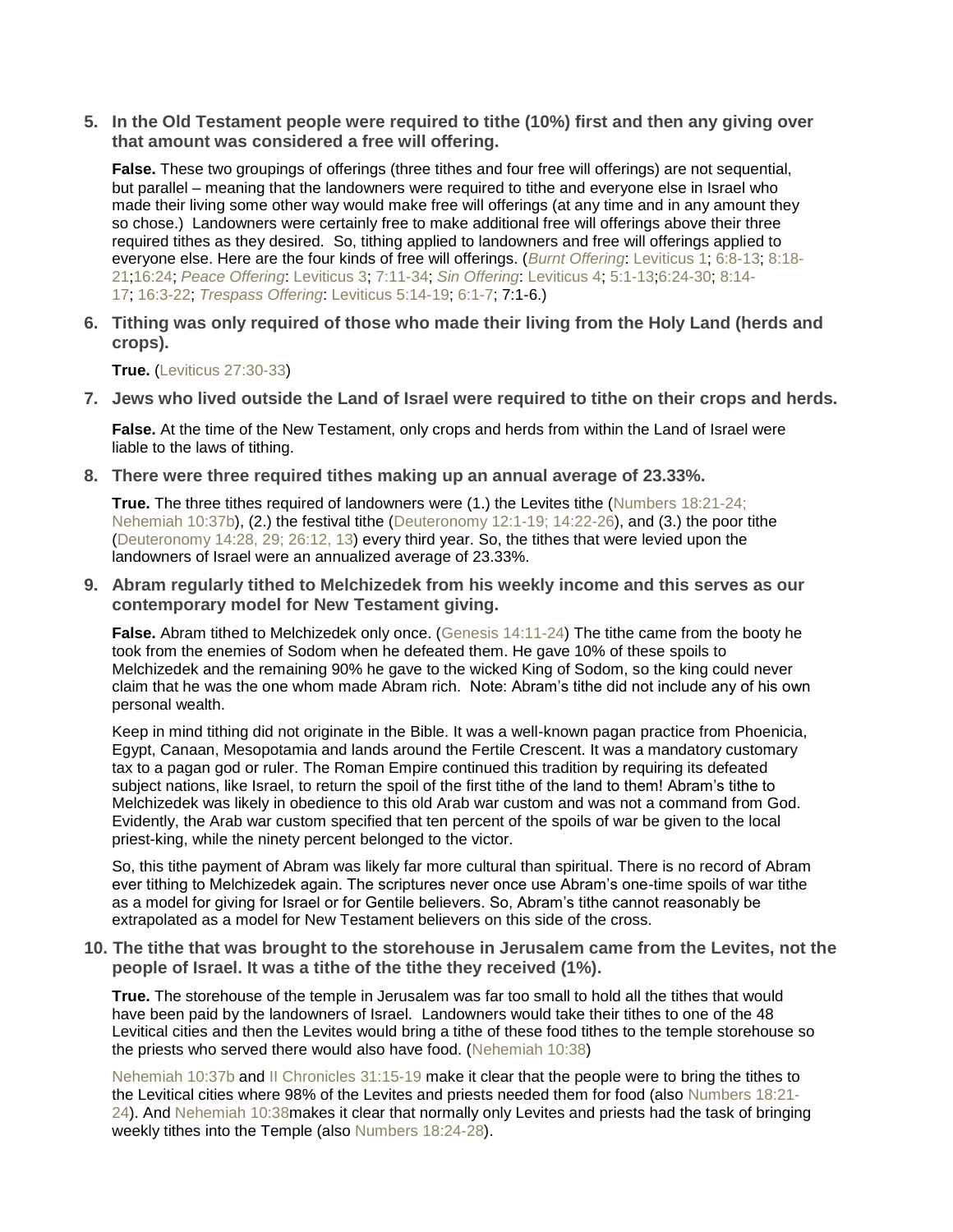The *whole* tithe, the first Levitical tithe, did not go to the priests at all. It was not even the *best* tenth [\(Leviticus](http://www.biblegateway.com/passage/?search=Leviticus%2027:30-33&version=KJV) 27:33). According to [Numbers](http://www.biblegateway.com/passage/?search=Numbers%2018:21-24&version=KJV) 18:21-24 and [Nehemiah](http://www.biblegateway.com/passage/?search=Nehemiah%2010:37&version=NIV) 10:37b, it went to the servants of the priests, the Levites. And according to Numbers 18:25-28 and [Nehemiah](http://www.biblegateway.com/passage/?search=Numbers%2018:25-32;Nehemiah%2010:38&version=KJV) 10:38, the Levites gave the *best tenth of this tithe* (1%) to the priests who ministered the sin sacrifices. Priests were expected to give free will vow offerings –not tithes [\(Malachi](http://www.biblegateway.com/passage/?search=Mal.%201:12-14&version=KJV) 1:13-14).

[Nehemiah](http://www.biblegateway.com/passage/?search=Nehemiah%2010:37&version=KJV) 10:37b and II [Chronicles](http://www.biblegateway.com/passage/?search=2%20Chronicles%2031:15-19&version=KJV) 31:15-19 make it clear that the people were to bring the tithes to the Levitical cities where 98% of the Levites and priests needed them for food (also [Numbers](http://www.biblegateway.com/passage/?search=Numbers%2018:21-24&version=KJV) 18:21- [24\)](http://www.biblegateway.com/passage/?search=Numbers%2018:21-24&version=KJV). And [Nehemiah](http://www.biblegateway.com/passage/?search=Nehemiah%2010:38&version=KJV) 10:38makes it clear that normally only Levites and priests had the task of bringing weekly tithes into the Temple (also Numbers [18:24-28\)](http://www.biblegateway.com/passage/?search=Numbers%2018:24-28&version=KJV).

The *whole* tithe, the first Levitical tithe, did not go to the priests at all. It was not even the *best* tenth [\(Leviticus](http://www.biblegateway.com/passage/?search=Leviticus%2027:30-33&version=KJV) 27:33). According to Numbers [18:21-24a](http://www.biblegateway.com/passage/?search=Numbers%2018:21-24&version=KJV)nd [Nehemiah](http://www.biblegateway.com/passage/?search=Nehemiah%2010:37&version=NIV) 10:37b, it went to the servants of the priests, the Levites. And according to Numbers 18:25-28 and [Nehemiah](http://www.biblegateway.com/passage/?search=Numbers%2018:25-32;Nehemiah%2010:38&version=KJV) 10:38, the Levites gave the *best tenth of this tithe* (1%) to the priests who ministered the sin sacrifices. Priests were expected to give free will vow offerings –not tithes [\(Malachi](http://www.biblegateway.com/passage/?search=Mal.%201:12-14&version=KJV) 1:13-14).

**11. The New Testament commands us to tithe 10% to the church.**

**False**. The New Testament doesn't even teach tithing. So it obviously doesn't tell believers where a tithe should go.

**12. The Old Testament tithe was based on a person's increase in assets, not his annual income.**

**True.** Since tithes were only required of landowners raising crops or herds on the Holy Land, the tithe was calculated based upon the total amount of the crops raised or the herds on the land – the amount of the landowner's total increase from the previous year. [\(Deuteronomy](http://www.biblegateway.com/passage/?search=Deuteronomy%2014:22&version=NIV) 14:22)

**13. In the Old Testament, the tithe was not a fixed percentage.**

**True.** The way in which the tithe was calculated (for example with herds) was the landowner would hold up his staff and have his animals go under the staff. Every tenth animal was taken for the tithe. What is interesting is that if a landowner only had nine sheep, for example, he would not be obligated to give any of them as a tithe (0%). If a man had ten animals, he would be required to give one (10%). If, a herdsman had only 19 sheep, he would be have been required to give only one (5%). So, there are two points here: (1.) The tithe was always rounded down (not up), and as such that respective tithe "payment" could range anywhere from 0% to 10%. (2.) The tithed animal was the tenth animal given, not the first. In other words, the tithe was paid as the last tenth. The farmer kept the first nine and gave the Levites the tenth one. [\(Leviticus](http://www.biblegateway.com/passage/?search=Leviticus%2027:32&version=NIV) 27:32)

**14. The tithe was never money, but was food so that the priests and Levites would have something to eat.**

**True.** Since it was crops and animals that were raised on the Holy Land, it was food that was tithed. This practice was still in existence in the time of Malachi where he states in 3:10, *"Bring the whole tithe into the storehouse, so that there may be food in My house."* Free will offerings may have been money, but tithes would have always and only been food.

There are 16 verses from 11 chapters and 8 books, from Leviticus 27 to Luke 11, which describe the contents of the holy tithe. And those contents never included money, silver, gold or anything other than food from inside Israel! (See Leviticus 27:30, 32; Numbers 18:27-28; [Deuteronomy](http://www.biblegateway.com/passage/?search=Lev.%2027:30,%2032;%20Num.%2018:27-28;%20Deut.%2012:17;%2014:22-23;%2026:12;%202%20Chron.%2031:5-6;%20Neh.%2010:37;%2013:5;%20Mal.%203:10-11;%20Matt.%2023:23;%20Luke%2011:42&version=KJV) 12:17; 14:22- 23; 26:12; II [Chronicles](http://www.biblegateway.com/passage/?search=Lev.%2027:30,%2032;%20Num.%2018:27-28;%20Deut.%2012:17;%2014:22-23;%2026:12;%202%20Chron.%2031:5-6;%20Neh.%2010:37;%2013:5;%20Mal.%203:10-11;%20Matt.%2023:23;%20Luke%2011:42&version=KJV) 31:5-6; Nehemiah 10:37; 13:5; Malachi 3:10-11; Matthew 23:23; Luke 11:42.)

#### **15. The priests and Levites who received the tithes could not personally own any land themselves.**

**True.** To be eligible to receive tithes, the Levites could not be landowners themselves. [\(Numbers](http://www.biblegateway.com/passage/?search=Num%2018:20-26;%20Deut%2012:12;%2014:27;%2014:29;%2018:1;%2018:2;%20Josh%2013:14;%2013:33;%2014:3;%2018:7;%20Ezek%2044:28&version=KJV) 18:20-26; [Deuteronomy](http://www.biblegateway.com/passage/?search=Num%2018:20-26;%20Deut%2012:12;%2014:27;%2014:29;%2018:1;%2018:2;%20Josh%2013:14;%2013:33;%2014:3;%2018:7;%20Ezek%2044:28&version=KJV) 12:12; 14:27, 29; 18:1, 2; Joshua 13:14, 33; 14:3; 18:7; Ezekiel 44:28).

**16. Even though not specifically taught in the New Testament, the Old Testament law on tithing carries over and applies to us today.**

**False.** Even though the Old Testament doesn't break its laws into the categories of Civil, Ceremonial, and Moral, it does help us in our thinking on this matter. All Bible scholars agree that the Jewish Civil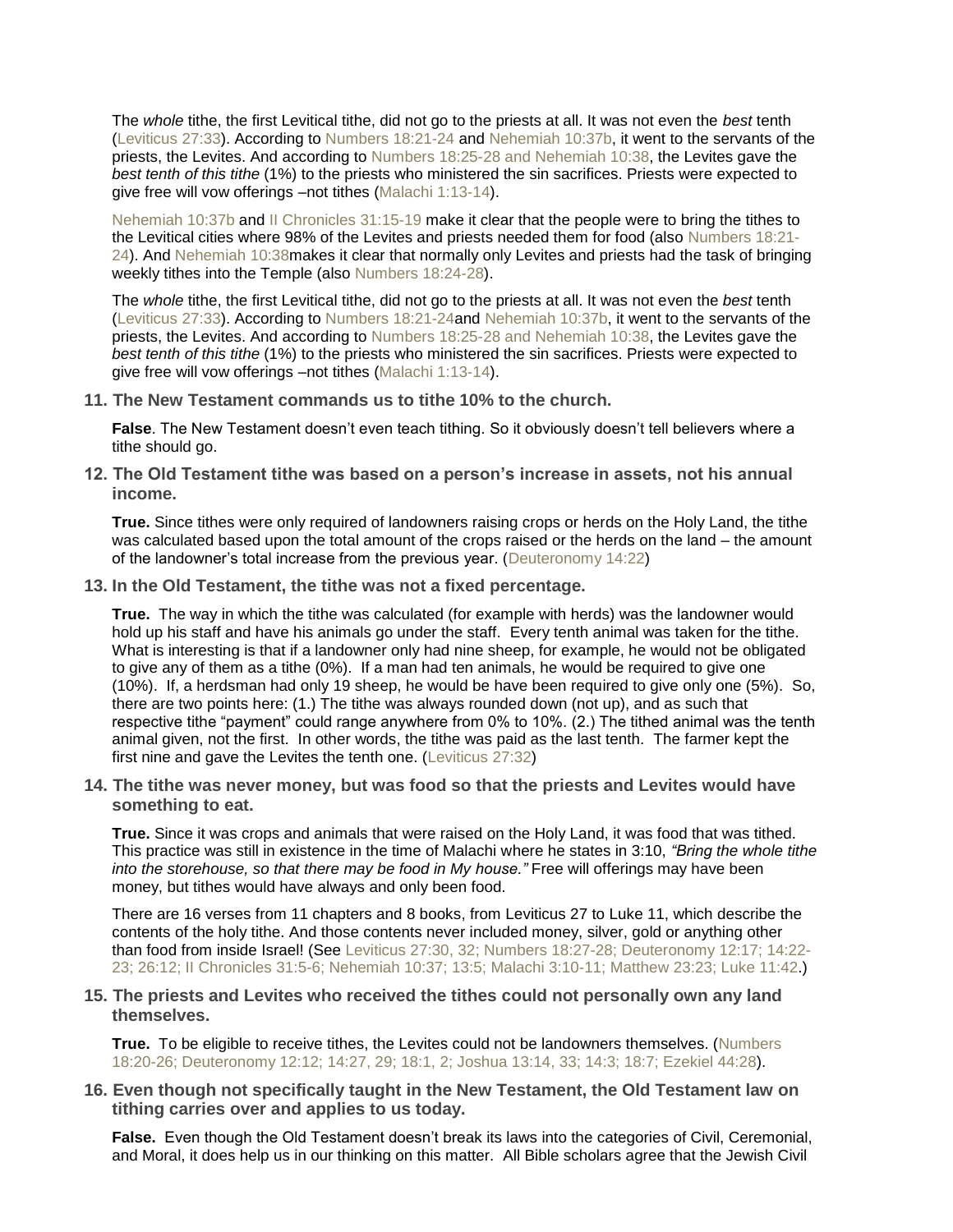laws and Ceremonial laws were done away with at the cross. The Moral laws are transcendent and continue to remain in effect for all time. The real question is, where do the tithing laws fall in these three categories. It can certainly be strongly argued that since the tithes were effectively a "property tax" levied on the landowners of Israel that it would have been part of the Civil law. The second tithe that was to underwrite the religious festivals (which the landowners themselves would their own tithes) could be argued to be part of the Ceremonial law. But to put the tithing laws into the category of the Moral law seems to be a biblical leap that few bible scholars would attempt to justify. If they were either Civil and/or Ceremonial laws, the tithing laws ended with all the rest of the Jewish Civil and Ceremonial laws.

Additionally, in the early church, as you may recall, the converted Jews tried to insist that the new Gentile converts needed to also obey the Jewish laws in order to become Christians. The Jerusalem Council determined that the Gentile Christians were only obligated to obey the following: "…*for it seemed good to the Holy Spirit and to us to lay no greater burden on you than these few requirements. You must abstain from eating food offered to idols, from consuming blood or the meat of strangled animals and from sexual immorality. If you do this, you will do well*" (Acts [15:28-29\)](http://www.biblegateway.com/passage/?search=Acts%2015:28-29&version=NIV). Here the Jewish Christians had their chance to impose on the Gentile Christians the Jewish laws on tithing, but it was not included in the list the Gentile believers were called to obey. So, not only do the tithing laws not carry forward and apply to believers today, The Jerusalem Council clearly and intentionally eliminated them from application to Gentile believers.

#### **17. You are living under a curse if you do not tithe.**

**False**. This claim comes from a misunderstanding of [Malachi](http://www.biblegateway.com/passage/?search=Malachi%203:8-10&version=NIV) 3:8-10. First it is important to understand that the book of Malachi is primarily written to the Jewish leaders of Israel and this passage is specifically talking to them. We know that because the people of Israel did not bring their tithes to the temple in Jerusalem (Refer to Question #10.), the Levites did. And what was happening at the time of this writing is that Levites were not bringing their tithe of their tithe of food (1%) to Jerusalem so the priest would have *"food in My house."* God was saying that the disobedient and greedy Levites, *"the whole nation of you* (Levites)*"* are robbing me.

The teaching that we as Christians are living under a curse if we do not tithe is contrary to everything the Scriptures teach us about grace. What other sin would we say grace does not cover? Will God curse us if we do not pray enough or witness enough or if we waste some of the precious time he has entrusted to us? Are we cursed if we should lose our temper or fail to tell the truth, the whole truth, and nothing but the truth all the time? I think all but the strictest of legalists would say no, the blood of Jesus covers all our sins and shortcomings, intentional or accidental. Keep in mind, grace is never a justification for us being greedy or selfish with what God has entrusted to us. (Read [Romans](http://www.biblegateway.com/passage/?search=Romans%206:%201-2&version=NIV) 6: 1-2.)

#### **18. The Bible teaches that the tithe is to be from your gross income and not your net income.**

**False.** As we have already seen, the tithe amount was not fixed in the Old Testament and only applied to landowners in Israel, so the suggestion that there is a way to calculate what the tithe is today is really irrelevant, if not impossible. For example, if one were to suggest that they were obligated to tithe and the tithe amount was calculated on their gross income (not assets as in the Old Testament), should you also include the portion of the Social Security tax that your employers pays into your Social Security account (7.5+%)? Should the tithe amount also include the employee benefits you receive from your employer like the cost of your health insurance premiums and the retirement contributions they pay into your account each year? These are clearly hard dollar benefits that are paid to you. The self-employed person who has to pay his own Social Security, health insurance and retirement plans would be expected to tithe off of these amounts because he receives the cash and then has to make these payments himself. What about when your investments throw off income that is automatically reinvested. Should those profits be tithed? You see how even figuring out what the exact tithe amount ought to be becomes a legalistic and mathematical nightmare. And should you miscalculate your tithe, some would suggest you will be living under a curse of God. Compare this legalistic way of thinking about your giving to what the New Testament teaches us about the joy and grace of giving.

#### **19. When Jesus told the Pharisees that they should be tithing, He endorsed tithing for Christians today.**

**False.** Many people do not realize that Jesus was born, lived, died, and was resurrected in Old Testament times. The account of his life is recorded in books written during the New Testament